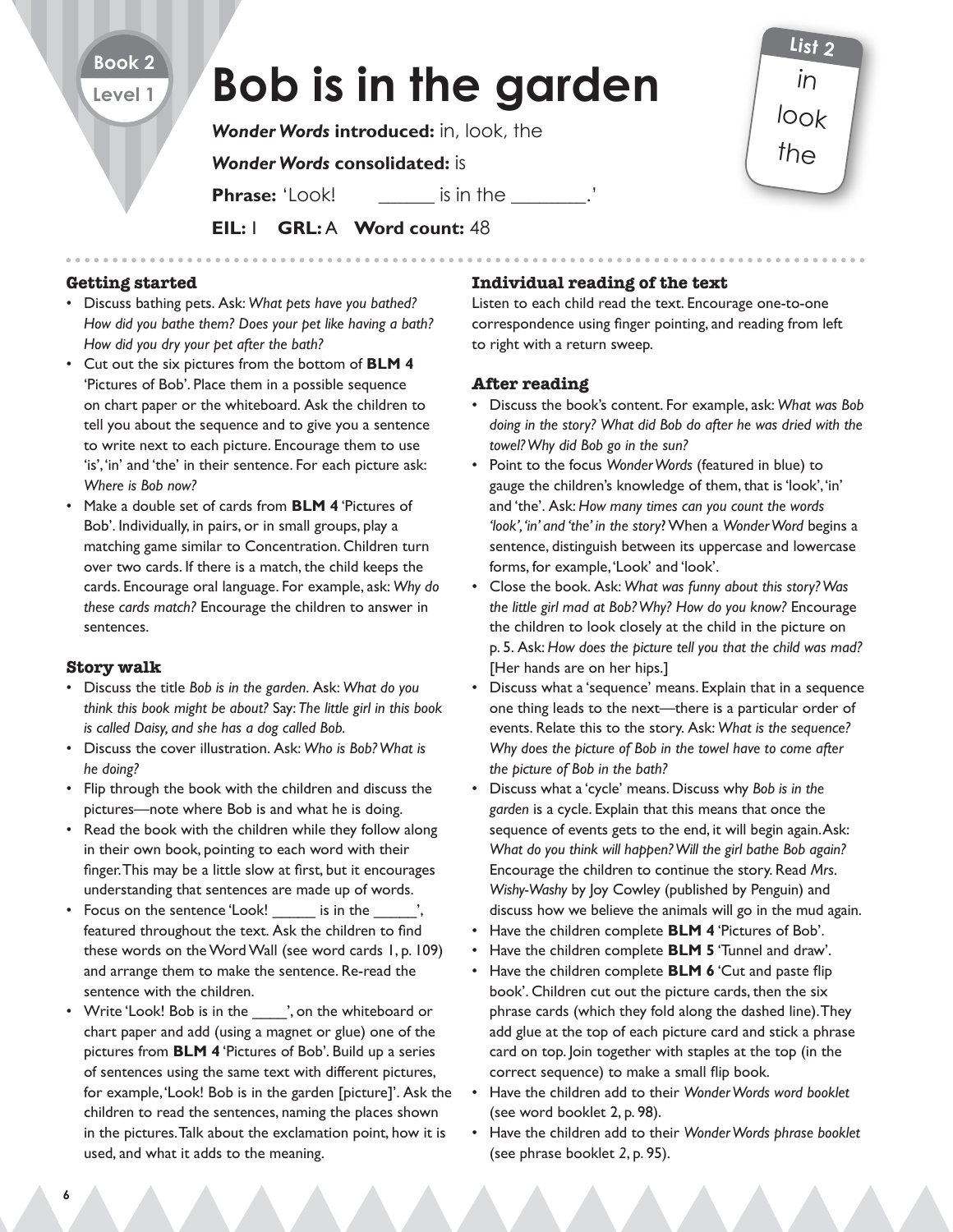

**WW List 2 / Book 2, Level 1:** *Bob is in the garden*

**Focus:** Develop comprehension, sequencing, and word recognition.

*Engage Literacy: Wonder Words* **© 2012 by Capstone Classroom, a division of Capstone. This page may be photocopied for educational use within the purchasing institution.**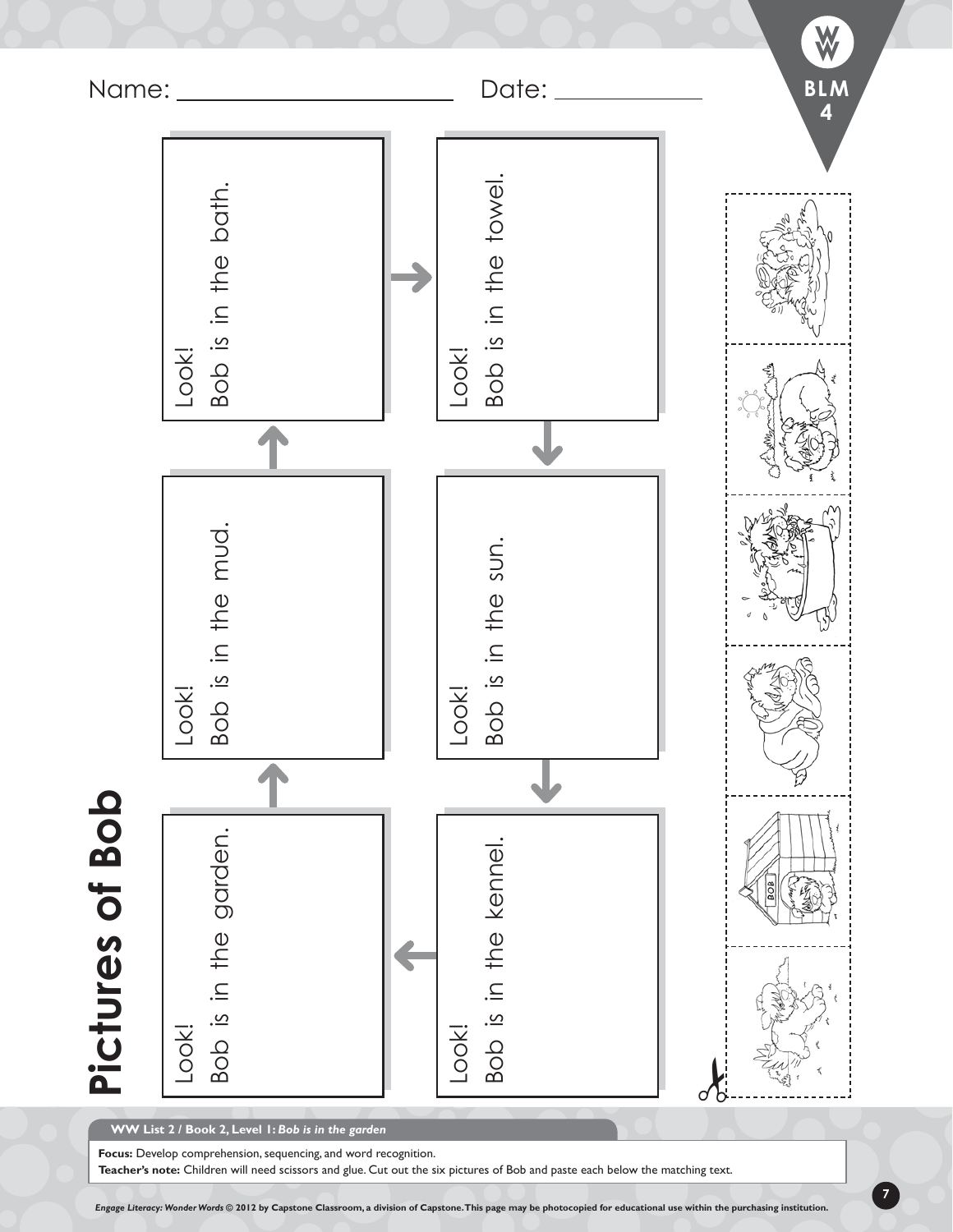

**Focus:** Develop handwriting skills, comprehension, and word recognition. **Teacher's note:** Children will need colored pencils. Tunnel inside the words (encourage the correct starting point and direction of the letters); draw Bob in the small box, and Bob doing something from the story in the larger box.

**8**

*Engage Literacy: Wonder Words* **© 2012 by Capstone Classroom, a division of Capstone. This page may be photocopied for educational use within the purchasing institution.**